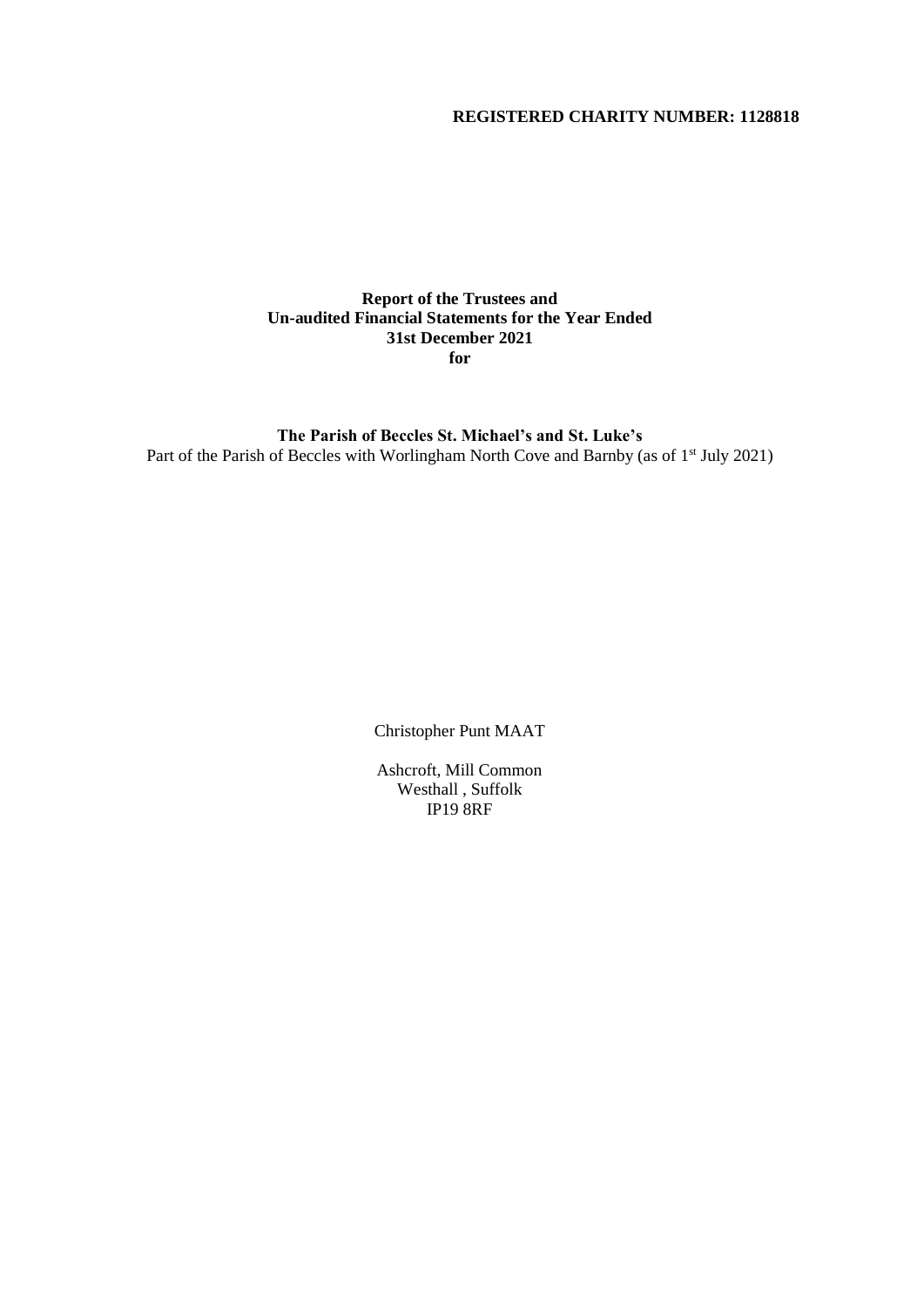**Contents of the Financial Statements For the Year Ended 31st December 2021**

|                                                   | Page       |
|---------------------------------------------------|------------|
| <b>Report of the Trustees</b>                     | 1 to 6     |
| <b>Independent Examiners Report</b>               | 7          |
| <b>Statement of Financial Activities</b>          | 8          |
| <b>Balance Sheet</b>                              | 9          |
| <b>Notes to the Financial Statements</b>          | 10 to $16$ |
| <b>Detailed Statement of Financial Activities</b> | 17 to 18   |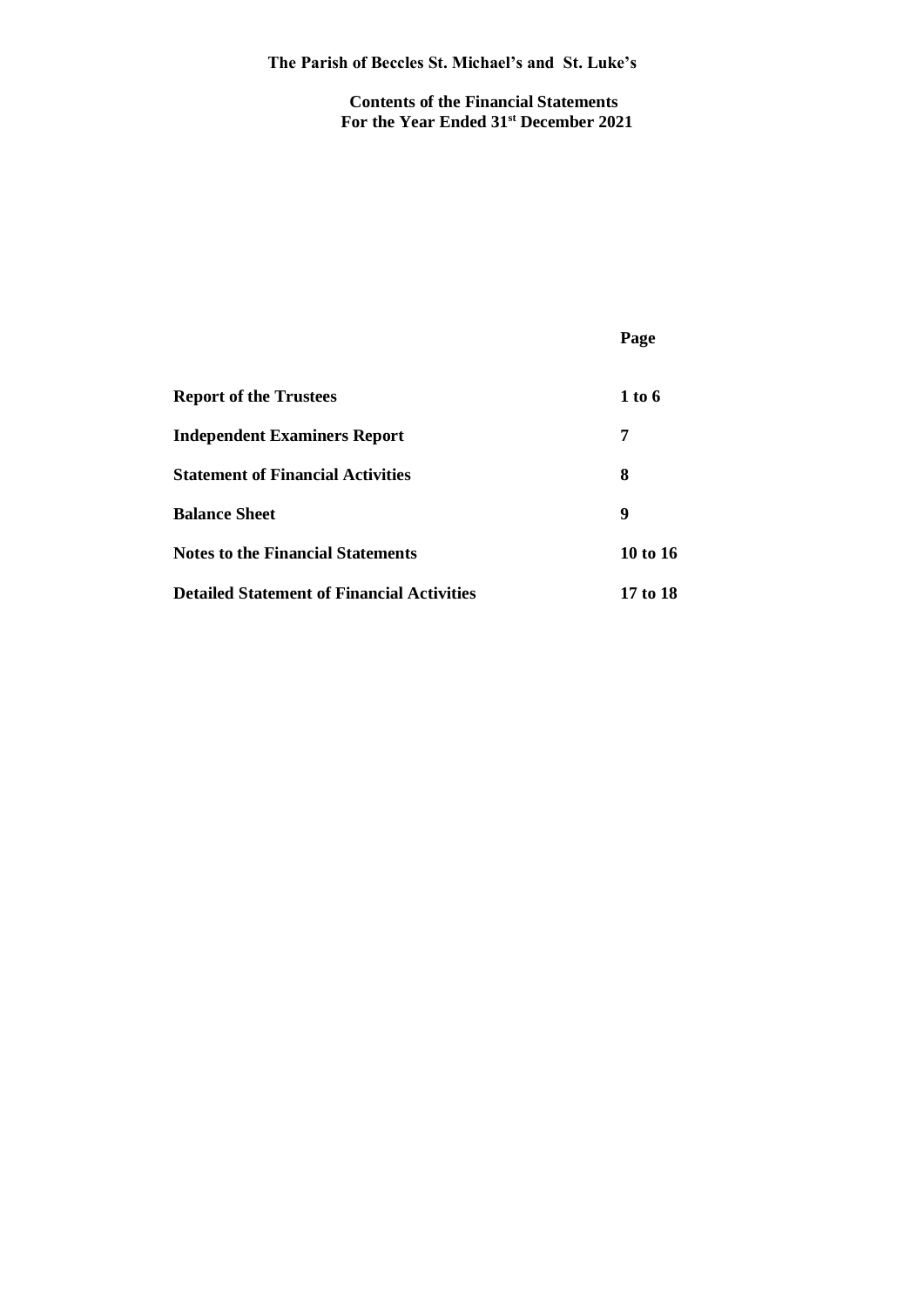### **The Parish of Beccles St. Michael's and** Page 1  **St. Luke's**

# **Report of the Trustees For the Year Ended 31st December 2021**

The trustees present their report with the financial statements of the charity for the year ended 31<sup>st</sup> December 2021. The trustees have adopted the provisions of Accounting and Reporting by Charities: Statement of Recommended Practice applicable to charities preparing their accounts in accordance with the Financial Reporting Standard for Smaller Entities (the FRSSE) (effective 1<sup>st</sup> January 2015).

# **OBJECTIVES AND ACTIVITIES**

Objectives and aims -

St. Michael's and St. Luke's Parochial Church Council (PCC) has the responsibility of promoting in the ecclesiastical parish the whole mission of the Church, pastoral, evangelistic, social and ecumenical.

It also has maintenance responsibilities for the Church buildings of St. Michael's and the surrounding churchyard and the Church buildings of St. Luke's.

In planning the Church's activities the members of the PCC kept n mind the Charity Commission's guidance on public benefit.

# **RECTOR'S REPORT**

Report from Revd Canon Rich Henderson Rector of Beccles, Priest in charge of Worlingham, North Cove and Barnby APCM 2021

Each year the Annual Parochial Church Meeting gives us the opportunity to reflect on the previous year, to take stock and look forward. 2021 was a second year in which the pandemic dominated our lives personally and corporately, throughout the year we continued to respond to the different circumstances and restrictions in place and as we did, we continued to live out our mission statement; BEING GOOD NEWS | LIVING FAITH | SERVING BECCLES & VILLAGES.

The past year has been a year of fluidity, change and challenge, one in which through hard work, commitment and focus we have continued to see areas of growth. There has been an increased commitment to prayer and investment in relationships, all this rooted in our faith and worship of Christ.

July saw the moment when we legally became the new single parish of Beccles with Worlingham, North Cove and Barnby, this important change has simplified our structure and governance and shows a commitment to each other. We are very much stronger together and better equipped to serve our community as Anglicans in this place. There have been a number of ways already, through shared worship and mutual support, we have seen our partnership in the gospel flourish and there is much hope for the future as we live out our shared calling as disciples, as we are one Church family with five church buildings.

I would like to offer my thanks to everyone who has contributed to mission and ministry across the whole parish. Our Churchwardens have served with real dedication, and I value their support and wisdom, thank you to Shirley Newman, Sue Son, Fran Tuck, Roger Bennett, Peter Hobbs, Lynda Knights and Charles Detheridge. Thanks also to those who support the churchwardens in practical ways.

I'm incredibly grateful to our PCC members who have shaped and supported the outworking of our vision and values, we now have a large PCC that represents all of the churches and this body will play an even more important role in the future. Thank you to Karen Hall and Doreen Page who have helped with the administration of the PCC.

Finance has presented ongoing challenges for us across the whole parish, it has been vital to have consistent regular income so, thank you to all who given faithfully and generously. In the later part of the year, we saw rental income begin to return and the opportunity to resume fundraising activities, all this helped us meet our financial demands. Thanks go to our three treasurers: Jayne Hollingsworth, Mark Lowther and Judy Thacker for all their work in managing our day-to-day finances. I would also like to thank those who carryout regular banking and financial support, Doreen Page, Margaret Page, Terri Parker and Roger Bennett.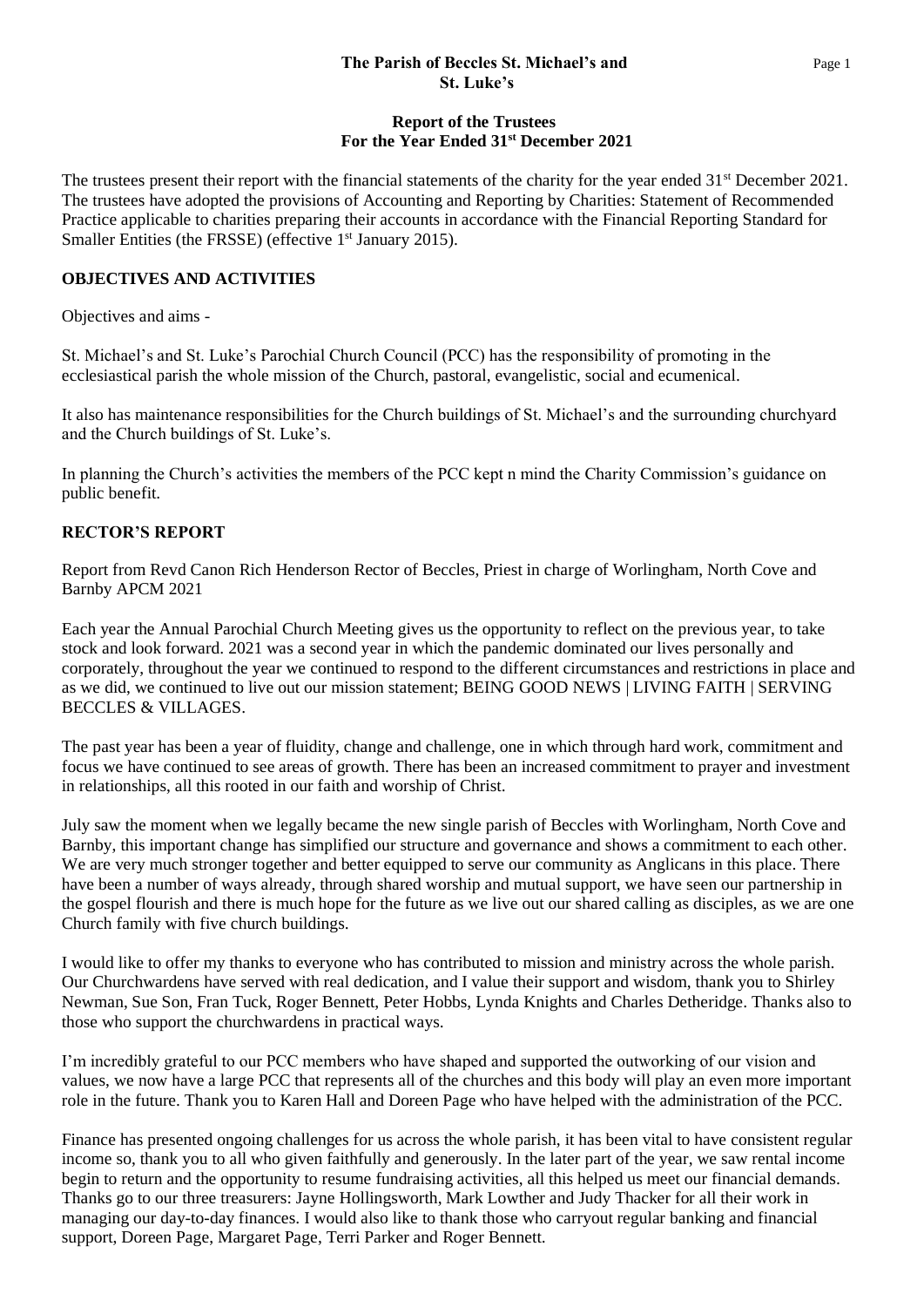### **The Parish of Beccles St. Michael's and** Page 2  **St. Luke's**

### **Report of the Trustees**

### **For the Year Ended 31st December 2021**

The Parish Office has continued to be the hub of our activities and now resources the wider parish, thanks to Doreen Page, Fran Tuck, Margaret Spratt and Gill Ley for all they do to keep on top of things.

We have seen a huge variety of worship and services this year, we began online and then returned to services in church buildings, we have had to adapt on several occasions. I am grateful to all our ministry team who, have contributed to our worship through leading and preaching. Thank you to all who have welcomed others, prepared for services, served refreshments, led prayers or read from scripture. There is also space for more people to be involved so do say if there is something you would like to do.

Our music is key to our corporate worship, thank you to Ian Hollingsworth, Pippa Bridges, Peter Hobbs, Judy Thacker for ensuring there is music on Sundays, Thanks also go to the choir at St Michael's and singers at St Luke's. In the autumn we began our 'roving' Choral Evensong as the clergy at choir began to lead worship in the different churches around the parish.

I shared towards the end of the year the blessing we have been given in memory of Austin Bates to provide a trust fund for developing music in our churches. I hope in 2022, we begin to see this bearing fruit in our community.

We have across all congregations been hit by the loss of church members who have all taken a full and active part in church life, it remained difficult to hold large memorial services but we did take the opportunity at our December memorial service to name and remember each individual.

Our buildings continue to be a resource for us, 2021 saw the final stage of our internal development completed at St Michael's with the levelling of the floor at the front of the nave and new café furniture in place. We have seen throughout the year these spaces being used in creative ways. St Luke's ended the year with the much-needed resurfacing of the car park. I want to thank all who clean and maintain our buildings; our churchwardens, Phil Filer, John and Sue Bailey, Ron Tuck have all carried out work that has helped keep costs down. Thanks also go to those who maintain and care for our churchyards.

In June Revd Claire Kiddy's curacy came to an end after three very fruitful years. Claire made huge contribution to so many areas of parish life and on behalf of all of us, I thank Claire for her real dedication to the parish and we continue to pray for her and her ministry.

The past year also saw Revd Phil Cudmore licensed as Associate Priest, Revd Mark Bee ordained Priest, Faith Darch and Doreen Page have also continued to serve the parish well as Lay Ministers. It is a joy for me to serve with each and I offer my personal thanks for their commitment and service.

At the start of the year Ellie Skerratt began in our new post of Youth and Young Adults Pastor and soon made an impact in different areas of church life; designing our website, Sunday worship, co-leading Alpha, one to one mentoring and developing Youth Hub, which began in September at St Michael's. Ellie made the difficult decision in December to step back, and we honour that decision and thank Ellie for all she has giving in a short time.

We continue to be blessed with a team of volunteers who are committed in so many ways to serve all ages in this place. The Growing in God themes of Growing in Number, Depth, Younger and influence remain the core of what we seek to do.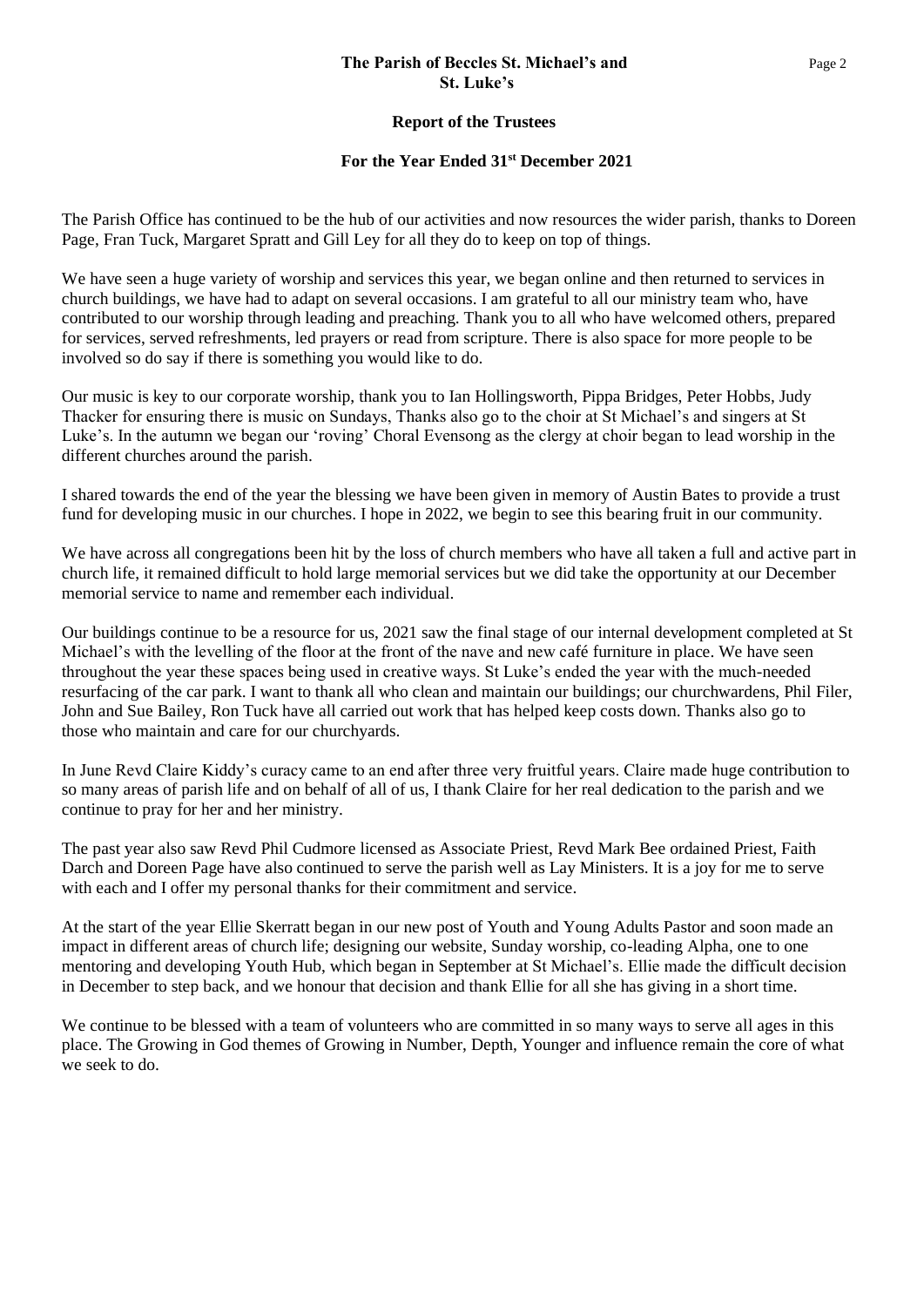### **The Parish of Beccles St. Michael's and** Page 3  **St. Luke's**

# **Report of the Trustees For the Year Ended 31st December 2021**

Thank you to all the team, who help us in Growing Younger through the work with children and young people across all our groups and activities, in church and schools, through Junior Church, Messy Mornings, Picnic Lunches, Messy Church, Open the Book and Assemblies. We have sown seeds into the lives of hundreds of children.

Small Group Leaders and hosts, worship leaders and preachers have encouraged our discipleship and Growing in Depth. I hope in the year ahead we will realise the vision for more Small Groups, so that each of us has the opportunity to grow more in our faith. I also pray for more opportunities in how we respond and care for each other. We are increasing the number of Lay Elders in the year ahead, they will join our existing Elders and ministers in offering pastoral care and support, but each of us can play our part in caring for other through prayer and practical help.

I began mentioning the increased commitment to prayer, one of the ways in which this has been evident is through the regular morning prayer three days a week at 8.30am, people joining in person and via zoom have faithful prayed for the world, the church and those in need. We have also seen real dedication through Mission Focus for all our mission partners, thanks to Keith Wragg and the Mission Focus team for encouraging our prayer and support of people and projects around the world.

2021 saw our Growing in influence expand with the increased needs of individuals and families, our response has been the Parish Pantry, Foodbank, Uniform Bank and lots of support for individuals one to one. This has been a team effort, but I do want to thank Fran Tuck, Sue Son and Pam Bayliss for leading and encouraging our work in this area. Thanks also go to individuals, charities and businesses that support all that we do.

The focus across all areas of parish life this year has seen us meeting people where they are, we are Growing in Number but this might not be visible on a Sunday morning. We are church seven days a week and offer a wide range of opportunities for all ages to explore faith and spirituality, to be loved and cared for, to be blessed.

I am fortunate to have the space to begin 2022 on Sabbatical and I can only do this with the confidence in the people of this parish in not just keeping things going, but ensuring that ministry continues to flourish. Thank you for all you do to support and encourage me in ministry as Rector, it continues to be a joy and blessing to lead in this place.

I believe we are at a pivotal moment in the life of our parish, at the APCM and congregational meetings that will follow in the spring. I will share more of the direction I want us to go and how we together face the challenges of today and the future, so that **"In Him and through faith in Him we may enter God's presence with boldness and confidence" (Ephesians 3:12, NIV).**

With blessings Rich

Canon Rich Henderson Rector

Priest in charge of Worlingham, North Cove & Barnby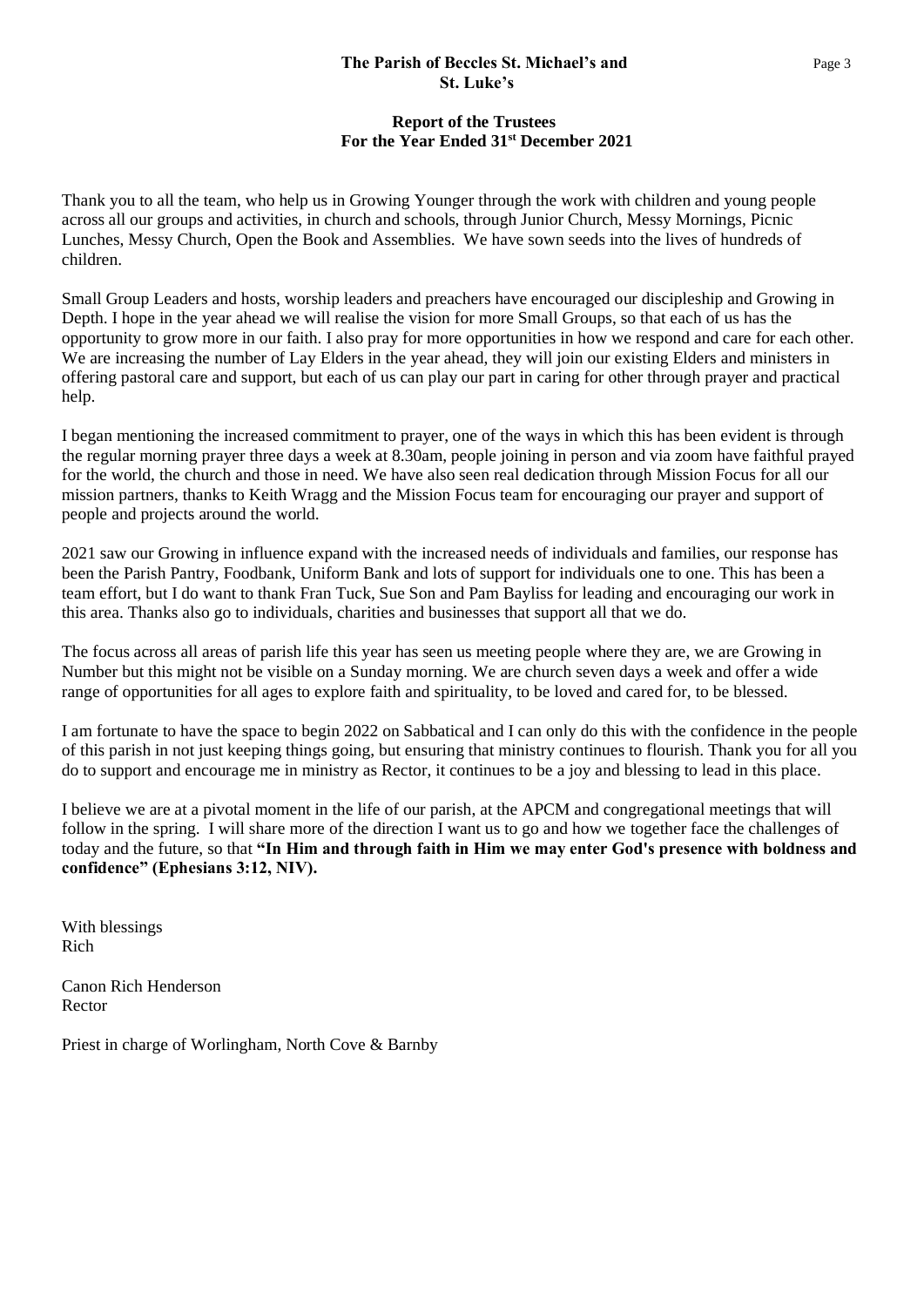### **The Parish of Beccles St. Michael's and** Page 4  **St. Luke's**

# **Report of the Trustees For the Year Ended 31st December 2021**

### **FINANCIAL REVIEW**

The charity achieved a Surplus for the year of £13,065 (2020: Deficit £28,031). This was after taking into account a realised loss of £537 on fixed asset investments, which results in a Surplus of £13,602 on church operations.

The charity's fund balances at 31<sup>st</sup> December 2021 were £95,547 (2020: £82,481) and comprised unrestricted funds of £13,531 (2020: £23,649) and restricted funds of £82,017 (2020: £58,833).

#### **Reserves Policy**

Currently there is no reserve's policy, the majority of the unrestricted fund is taken up by the Parish Share. A reserve policy would be made if the PCC became aware of any future specific liability requiring one.

### **STRUCTURE, GOVERNANCE AND MANAGEMENT**

#### **Governing document**

Parochial Church Council powers measure (1956) as amended and church representation rules.

#### **Recruitment and appointment of new trustees**

Trustees are appointed annually at the Annual General Meeting. Retiring trustees are eligible for re-election. Any vacancies arising, between the AGM's may be filled by the committee. At the AGM following their appointment they will be eligible to stand for election as a trustee.

#### **Induction and training of new trustees**

Upon appointment an informal meeting with the new trustee is held to discuss the charity's history and procedures. Training for trustees is arranged as and when required.

### **REFERENCE AND ADMINISTRATION DETAILS**

**Registered Charity Number** 1128818

**Principal address** The Parish Office St. Luke's Centre, 61 Rigbourne Hill, Beccles Suffolk NR34 9JQ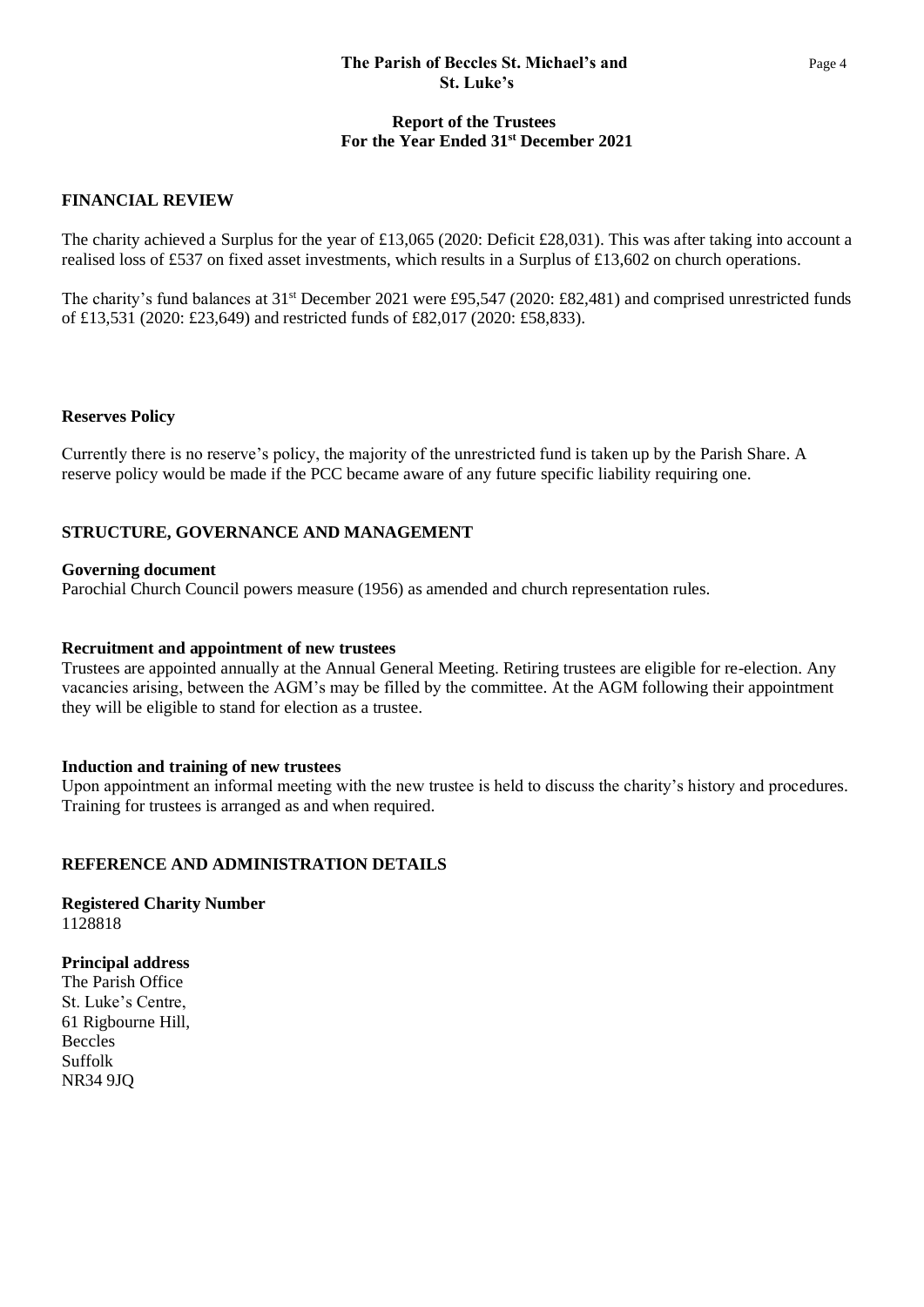# **The Parish of Beccles St. Michael's and** Page 5  **St. Luke's**

### **Report of the Trustees For the Year Ended 31st December 2021**

# **REFERENCE AND ADMINISTRATION DETAILS Trustees**

The Parish of Beccles Parochial Church Council consists of four Church Wardens, ten Elected Members, plus four Deanery Representatives and the Ex Officio Members.

During the year the following served as members of the PCC:

| Chair                                | Rev. Canon Richard Henderson                                                                                                                                                                          |
|--------------------------------------|-------------------------------------------------------------------------------------------------------------------------------------------------------------------------------------------------------|
| <b>Church Wardens</b>                | <b>Shirley Newman</b><br>Susan Son<br><b>Fran Tuck</b><br><b>Roger Bennett</b>                                                                                                                        |
| <b>Elected Members</b>               | Philip Filer<br>Amanda Puxley<br><b>Graham Smith</b><br>Nicola Wilson<br>Brenda Beaumont<br><b>Janet Baker</b><br>Caroline Carvosso<br>Hayley Henderson<br><b>Molly Martin</b><br><b>Terri Parker</b> |
| <b>Deanery Synod Representatives</b> | <b>Terri Parker</b><br><b>Molly Martin</b><br><b>Caroline Smith</b>                                                                                                                                   |
| <b>Ex-officio</b>                    | Faith Darch (Reader)<br>Phil Cudmore (Associate Priest)<br>Rev. Mark Bee (Curate)<br>Doreen Page (Reader)<br>Jayne Hollingsworth (Treasurer)<br>Ian Hollingsworth (Director of Music)                 |

### **Independent examiner**

Christopher Punt MAAT Ashcroft Mill Common Westhall IP19 8RF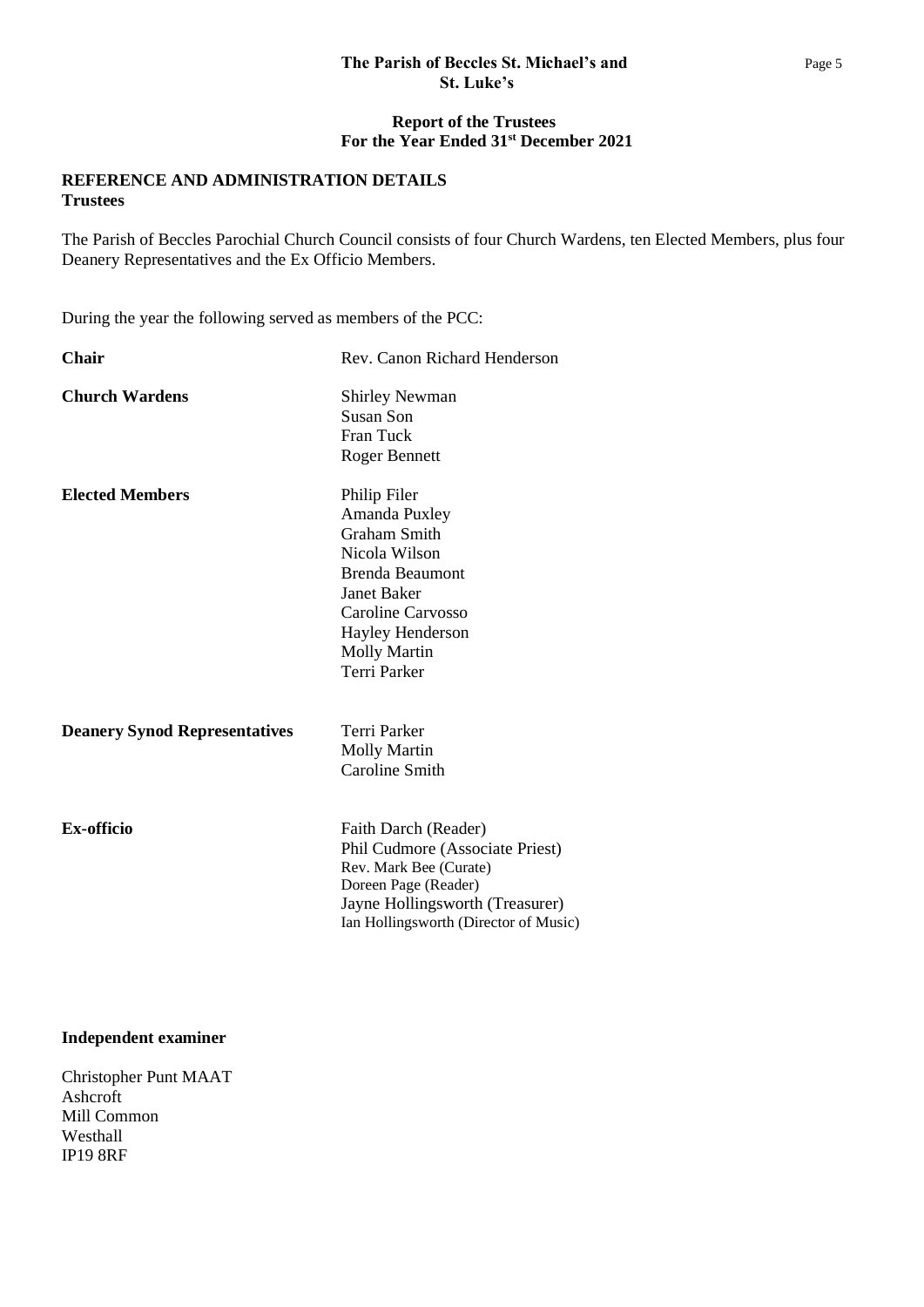# **The Parish of Beccles St. Michael's and** Page 6  **St. Luke's**

# **Report of the Trustees For the Year Ended 31st December 2021**

# **REFERENCE AND ADMINISTRATION DETAILS Charitable Status**

A parish within the Church of England and the Diocese of St. Edmundsbury and Ipswich.

# **Bankers**

Lloyds Bank plc CCLA Fund Managers Ltd 47 London Road North Senator House Lowestoft 85 Queen Victoria Street Suffolk London NR32 1BL EC4V 4ET

Approved by order of the board of trustees on 31<sup>st</sup> March 2022 and signed on its behalf by:

Tichard<br>Henderf

Rector